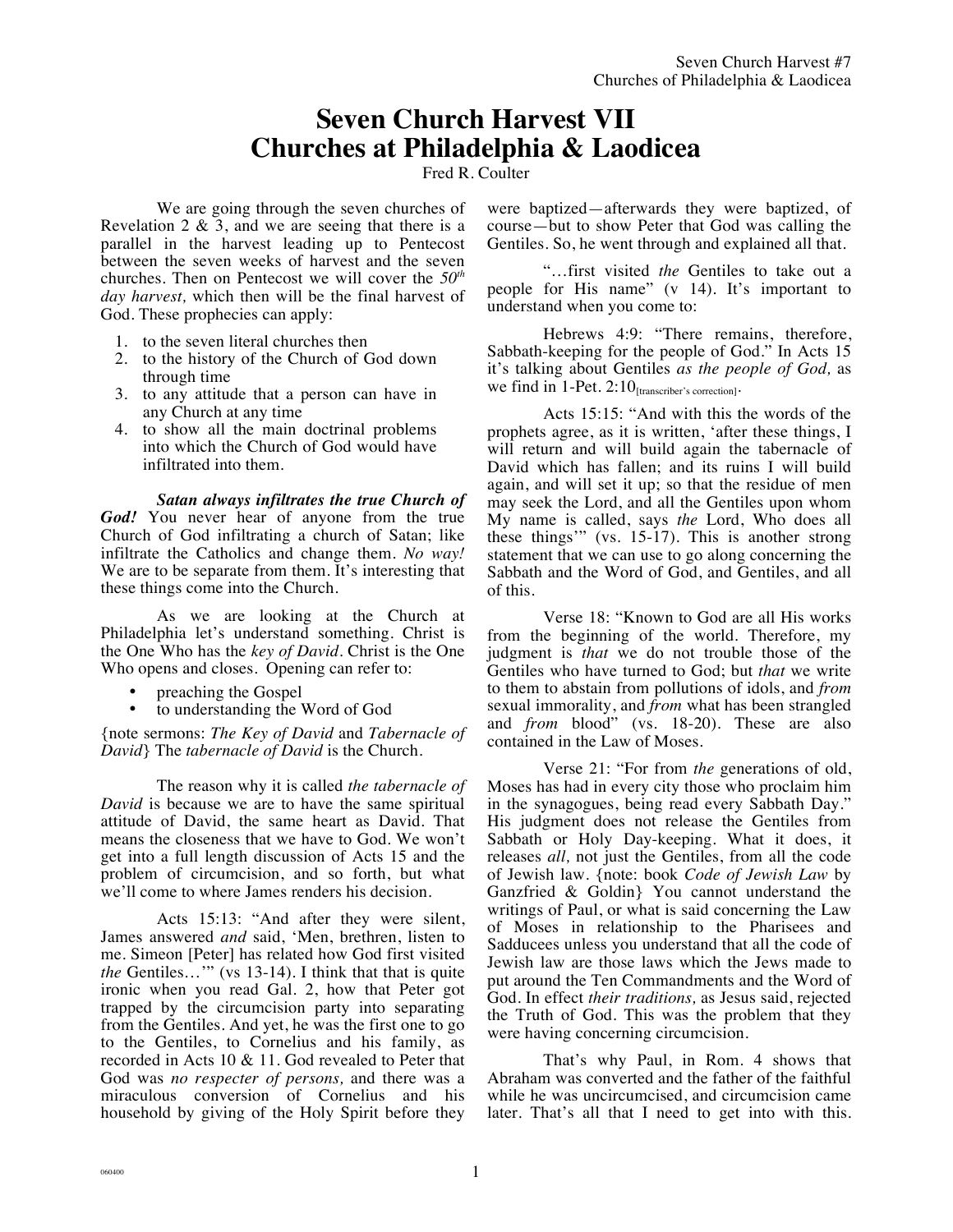But the main point I wanted to make here for the Church at Philadelphia is that the tabernacle of David shows:

- the attitude of David
- the obedience of David<br>• the love of God that Day
- the love of God that David had

This is why the Church at Philadelphia, which is called *the church of brotherly love,* in order to have brotherly love you have to have the love of God first. And we will see that they have the love of God first, and love the brethren.

Revelation 3:8: "I know your works…. [so they had works] …Behold, I have set before you an open door, and no one has the power to shut it because you have a little strength, and have kept My word, and have not denied My name"—which shows that they're faithful.

Why is it important to understand the weakness of human beings? Which none of the other churches were commended for understanding that they were weak? Weak can mean several things:

- not very much strength in numbers
- understanding the weakness of the flesh in relationship to obeying in the spirit

What happens when you are weak? *Being weak and relying on the strength of God shows you are relying on the strength of God through the grace of God to do what God wants!* Remember what Christ said, 'The spirit is willing but the flesh is weak.' The problem comes about when we get to the Laodiceans, that they think that the physical things and their physical abilities give them a great standing before God. But it doesn't.

Now let's read what happened here concerning Paul, 2-Corinthians 12:7: "But in order that I might not be exalted by the abundance of the revelations, *there* was given to me a thorn in the flesh, an angel ['angelos'] of Satan…" It could mean an angel, or a fallen angel of Satan, he has his angels (Rev. 12:9-10).

"…to buffet me, so that I might not be exalted" (v 7). apparently this angel went around and stirred up trouble and opposition for Paul. You read all the trouble and difficulties he had everywhere he went, stirred up the Jews against him.

Verse 8: "I besought the Lord three times for this, that it might depart from me; but He said to me, 'My grace is sufficient for you; for My power is made perfect in weakness.'...." (vs 8-9). If we have a little strength that means we recognize our weaknesses, which means then we look to the grace of God and the help of the Holy Spirit.

"…Therefore, most gladly will I boast in my weaknesses that the power of Christ may dwell in me. For this reason, I take pleasure in weaknesses, in insults, in necessities, in persecutions, in distresses for Christ; for **when I am weak, then I am strong**" (vs 9-10)—*being strong in the Lord!*

The Philadelphians were strong in the Lord. That's important to understand; we have to understand this, brethren: *We cannot accomplish spiritual things by our own spirituality or carnal means!* We cannot do that! We can make it look like we're doing it, but in the final analysis there is going to be a test that will come, which will prove that we can't. Have we not seen that in operation many, many times over? *Yes, indeed!* 

Isaiah 35:3: "Make the weak hands strong and make the feeble knees sure. Say to those of a fearful heart, 'Be strong, fear not…'" (vs 3-4). That's what we need to do because we are going to be confronted with an enemy in the synagogue of Satan.

"…behold, your God will come *with* vengeance, with the full recompense of God. He will come and save you.' Then the eyes of the blind shall be opened, and the ears of the deaf shall be unstopped. Then the lame shall leap like a deer, and the tongue of the dumb shall sing; for in the wilderness waters shall break out, and streams in the desert" (vs 4-6). Then it blends on from there in to the Millennium and the coming of Christ. We have to have our power and strength in Christ.

Remember, Paul also said, 'I can do all things through Christ, which strengthens me.' That's where our strength comes from. It doesn't come from our ability. It doesn't come from great knowledge and understanding. It comes from:

- God's way
- God's Spirit
- God's Truth
- from God Himself

Psalm 73:26: "My flesh and my heart fail, but God is the rock of my heart and my portion forever, for lo, those who are far from You shall perish; You have destroyed all who go a whoring from You" (vs 26-27).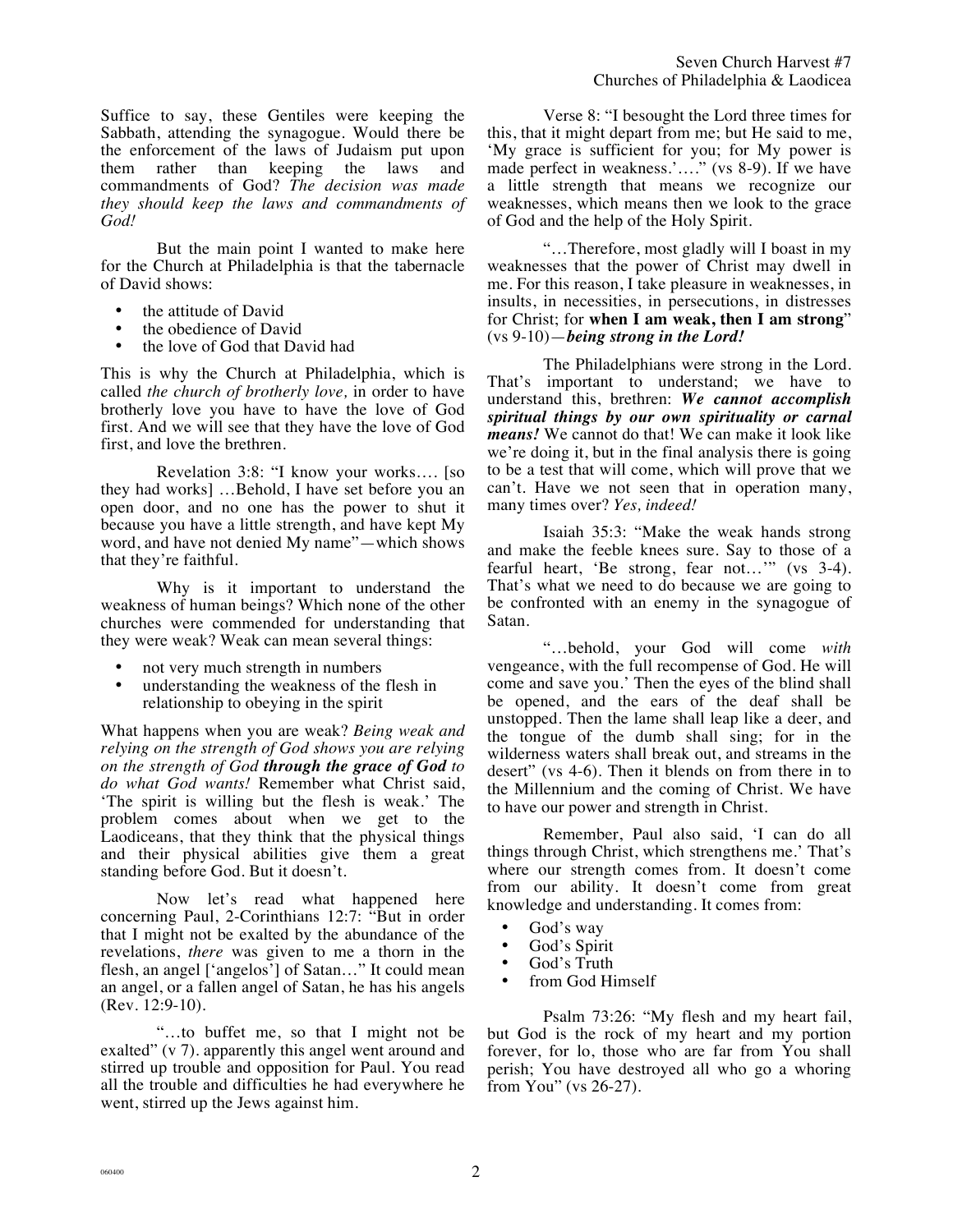This is very important because the Philadelphians are one of those churches that did not get involved in false doctrines, which is called *going whoring*, drinking of the cup of the fornication of the harlot of Babylon the Great.

Verse 28: "And me, it is good for me to draw near to God; I have made the LORD God my refuge, that I may declare all Your works." Not relying upon himself, nor relying upon his ability, but always upon God. We will see being faithful to the Word of God as no other church, and that's becomes important.

Psalm 35—here is how a Philadelphian fights the battle. Let's look at some of those who trust in physical things to fight their battles for them. Our battle that we are fighting is the synagogue of Satan, and that means on a spiritual level, on a political level and on an economic level the whole world has been deceived by the synagogue of Satan.{Note sermon: *The Beast that Was, and is Not, and Yet is*}

Now then, for those who do not rely on God, what is one of the types of organizations that we find out there and has cost us trouble from time-to-time? It is the organization, or the kind of organizations, there are many different movements in it, which is we need to get back to the Constitution once delivered in the United States. These are called the sovereignists, saying that we all have our sovereign rights and we need to exercise that and get back to the Constitution once delivered.

Granted, the Constitution is being changed defacto. But even if you get back to the constitution once delivered, what do you have? As great as the Constitution and Bill of Rights of the United States is, what do you have? *You have a carnal government!* What they are trying to do with these means by saying you should withdraw from Social Security, you should not have a driver's license, you should not have a car license on your car, you should not have a bank account, etc., etc., etc. They are trying to fight the enemy with carnal means.

The Philadelphians will fight the enemy *with spiritual means,* all the while recognizing that it says, 'Be subject to the higher powers.' When we draw the line—which is not too far down the road is when they want us to go against our faith. We draw the line and say, *'Absolutely, no!'* When they say, 'Receive the mark of *the beast*, and worship the image of the beast,' we say, *no!* The whole setup is going to be a whole new numbering system. Everything else that we have is leading up to that.

The *mark of the Beast* will be the final tip that is put on the finished product. And that's where God says, 'You draw the line.' I call your attention to Shadrach, Meshach and Abed-nego when they were told to bow down to the idol. That's where they drew the line and said, 'No, regardless of what you do to us we will not bow down to the idol. I it's God's will that we die, we die. If it's God's will we don't, we won't.' So, they were cast into the furnace of fire and they survived. Christ was actually in there with them protecting them.

Here's how a Philadelphian fights the battle, Psalm 35:1: "Contend, O LORD, with those who contend with me …" That's why I do not get into doctrinal arguments unless it gets down into affecting the brethren and what they believe. Then it becomes a spiritual battle.

"…fight against those who fight against me" (v 1). I've had to claim that promise many times within the Church down through the years. God has always delivered us from every single one of the problems; but if I'd have gone out and tried to exercise my carnal power I would have been slaughtered.

Verse 2: "Take hold of shield and buckler, and stand up for my help. Also draw out the spear and the lance against those who pursue me; say to my soul, 'I am your salvation'" (vs 2-3). I want you to see how closely this ties in with 2-Cor. 12, and Paul relying upon God and the power of the Holy Spirit rather than in his own carnal means. Always remember: *you cannot accomplish spiritual things with carnal means!* It cannot be done!

Verse 4: "Let them be ashamed and brought to confusion, those who seek after my soul; let them be turned back and humiliated, those who devise evil against me. Let them be as chaff before the wind; and let the angel of the LORD drive them away. Let their way be dark and slippery; and let the angel of the LORD pursue them; for without cause they have hidden their net for me; without cause they have dug a pit for my soul. Let destruction come upon him in a time he will not know; and let his net which he has concealed catch him, let him fall into destruction. And my soul shall be joyful in the LORD; it shall rejoice in His salvation" (vs 4-9).

Notice he's not joyful in the fact that his enemy is defeated by God, which he's happy and thankful that God is the One Who has done it. But he joys in God. Even when an enemy falls don't rejoice in that, because we are to love our enemies. Rejoice in the fact that God is the One Who fought the battle. Nevertheless:

- Is this not the attitude of David?<br>• Is this not a key to David in true
- Is this not a key to David in trusting God for power?
- Trusting God to fight his battles?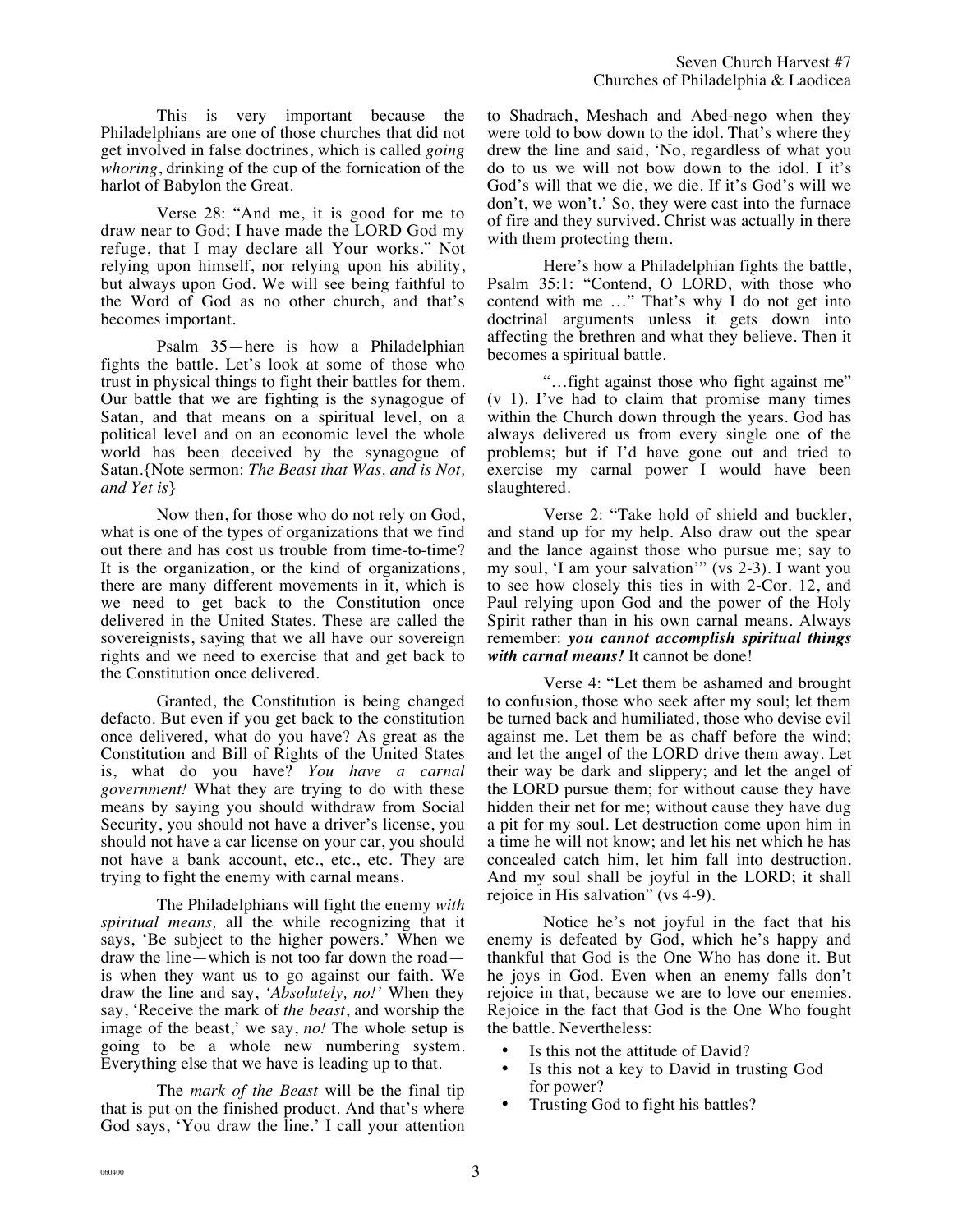This is why the Philadelphians are commended for what they do because they trust in God.

Verse 10: "All my bones shall say 'O LORD, Who is like You, Who delivers the poor from him stronger than he; yea, *even* the poor and the needy from him who plunders him?'" Then it blends right on in to some of the prophecies concerning Christ.

Verse 11: "Cruel witnesses rose up; they asked me of things that I knew nothing about. They rewarded me evil for good, bereaving my soul. But when they were sick, my clothing was sackcloth; I humbled my soul with fasting; and my prayer returned into my own bosom" (vs 10-13). In other words, he had his prayers answered because he looked to God rather than out there fighting the enemy.

We covered Psalm 34 during the Days of Unleavened Bread. As a matter of fact, the last Holy Day God delivers us out of all of our troubles. Let's go back and see how this applies to the Philadelphians, and how important this is.

Revelation 3:9: "Behold, I will make those of the synagogue of Satan…" What is the synagogue of Satan? I will just give you a very brief review of it. The synagogue of Satan consists of all those in the world who are the rich, who are the powerful, who worship and serve Satan to accomplish his plan on this earth. It is called *The Committee of 300* by Dr. John Coleman. It includes a cross section of all governments, all religions, economics and politics. The book *Diplomacy By Deception* by Dr, John Coleman will answer how Satan is able to deceive the whole world.

What the Philadelphians are commended for is that in the face of the synagogue of Satan—… "…who proclaim themselves to be Jews and are not, but do lie..."  $(v 9)$ —it's not to referring just to Jews only, but to all of those who claim that they have the right way for the right society, for the right religion, for the right salvation, and all of that's included in the coming one-world government and one-world religion. That's quite a sweeping statement here.

They "…are not, but do lie…" That's why *Diplomacy By Deception* is so profound. Everything that is this whole one-world government and oneworld religion that is coming is *based upon a lie.* Many lies! Some of the legislation that's being put through Congress, and right here in California—in every state in America and around the world—are legislated things to implement the United Nations standard:

- for education
- for conduct of society
- for children
- for adults<br>• for law
- for law

And there's going to be a world court that's going to come up, which then will make it possible—through treaty, through the United Nations—for someone to be arrested in a country, like the United States, and taken to Rome to be put on trial for hate crimes by speaking against the Catholic Church, or the Jews, or the Buddhists, or the United Nations.

So, the *true Philadelphians* resist all of this. God is going to turn the tables. He's going to make them come and worship before our feet. "… behold, I will cause them to come and worship before your feet, and to know that I have loved you"  $(v 9)$ .

This is very important because Christ loves those who love Him, though God loves the whole world. But this is talking to the Church, and this is the special love that comes from God. This is a special love back to God. If we do the things that are pleasing in His sight, He loves us. He gives a promise that everyone wants. and everyone thinks that this is going to a place of safety. It may or may not. {Note sermon: *The Temptation to Try The Whole World*}

Verse 10: "Because you have kept the Word of My patience [or patiently kept My Word]…" What is involved in love? *Keeping the Word of God! Keeping the commandments of God!*

Let me give you an example: in marriage, in faithfulness. We had a wedding here two weeks ago, and the vows that they took to enter into covenant to God to love each other, to be faithful to each other: For the husband to provide for the wife; for the wife to submit herself to her husband; for the husband to love her, and for them to become one flesh. Now then, if a couple so married continue in that, then they are faithfully, patiently—through thick and thin, through trial and difficulty, through disappointments and arguments, through triumphs and failures—kept their covenant with Christ.

Now then, if on the other hand as some of the other churches have done:

- lost their first love
- held the doctrine of Balaam<br>• the doctrine of Nicolaitans
- the doctrine of Nicolaitans<br>• the doctrine of Jezebel
- the doctrine of Jezebel
- the depths of Satan

They have not faithfully, patiently kept the Word of God, meaning they were lacking in their love to God. If you patiently keep His Word that means you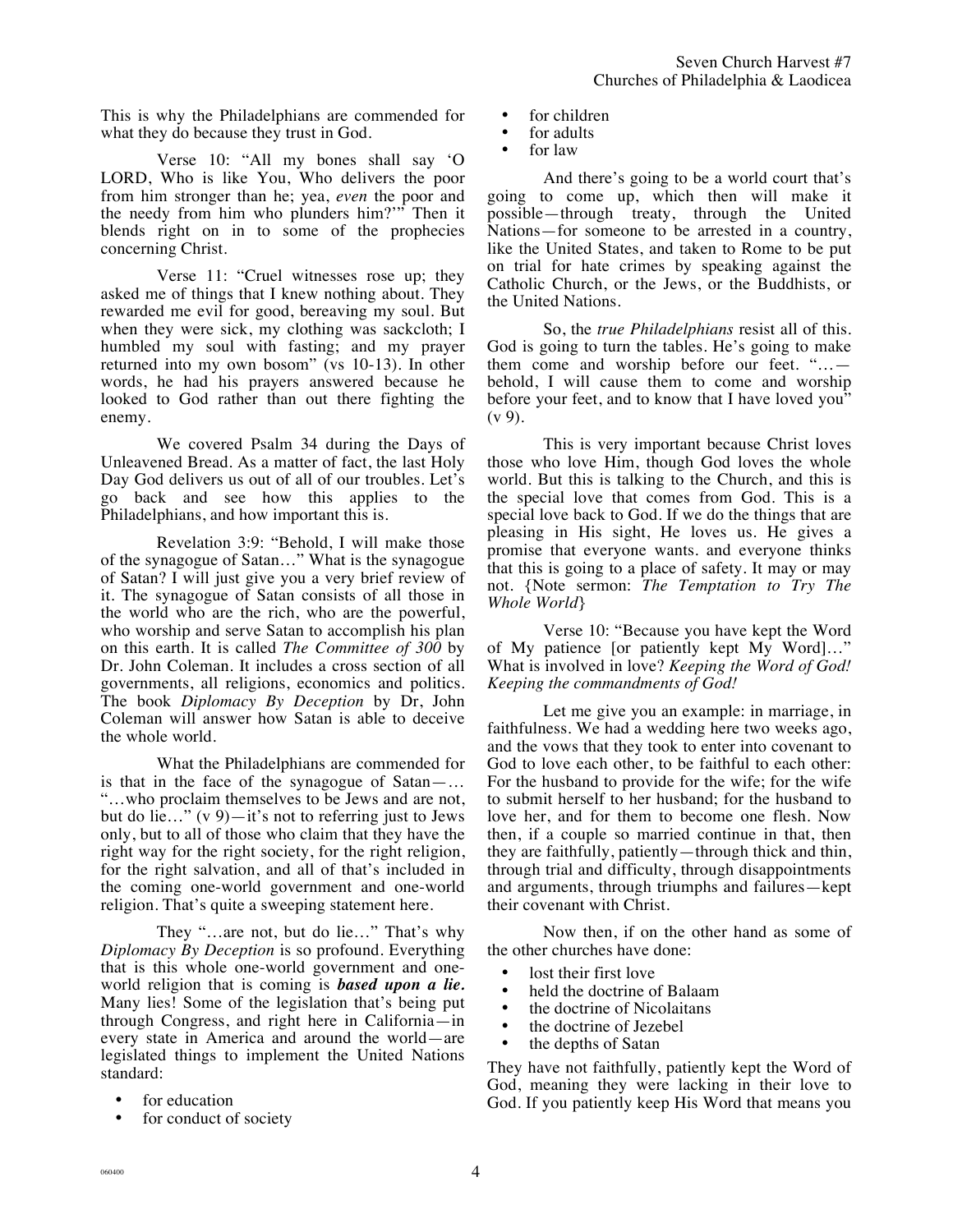are keeping His commandments. No question about it!

Now, let's just enter in some Scriptures for this. We need to just to have the Scriptural proof of it. This ties right in with the whole attitude of the Philadelphians.

1 John 5:2: "By this *standard* we know that we love the children of God…" If you love the children of God that is brotherly love—is it not? Does not Philadelphia mean *the church of brotherly love*? So, this ties right in it.

"…we know that we love the children of God when we love God and keep His commandments. For this is the love of God: that we keep His commandments; and His commandments are not burdensome" (vs 2-3).

Wait till we get to the Church at Laodicea and I'll read something that will just literally blow your mind.

John 14:23: "Jesus answered and said to him, 'If ..." There is the condition. That's very important. The condition is upon us. The condition is not upon God.

- God is true
- God cannot lie
- God will not lie
- God is love
- God is Truth
- God is all powerful

So, the condition is upon us because it is our choice to make.

"…'**If** anyone loves Me, he will keep My Word…" (v 23). And isn't that what is said of the Philadelphians, 'you have patiently kept My Word'? *Yes!*

"…and My Father will love him, and We will come to him and make Our abode with him" (v 23). Meaning that through the power of the Holy Spirit, you have the Spirit of Christ in you and you have the Spirit of begettal from the Father, which then is the two-fold action of the Holy Spirit within you.

Verse 24: "The one who does not love Me does not keep My words…" Which means you can't pick and choose what you are going to do or what you won't do according to the Word of God, because as we will see later, that is part of *the mystery of iniquity.* 

If a person says, 'I love the Lord, come to church on Sunday,' he doesn't love God. He may think he does. He may have a feeling in his heart, but he doesn't have faith based upon the facts of the Truth of God. So, he truly has 'a religion of opinion'

because first you must keep the words of God, and keep His sayings. Since Christ was the LORD God of the Old Testament, this means everything that's in the Old Testament that applies to us today, as well as everything in the New Testament.

Here's a warning, "…and the word that you hear is not Mine, but the Father's, Who sent Me." (v 24). That becomes very profound and important for us to understand.

Now let's see something else that's important concerning that, about we have not denied the name of Christ. The Philadelphian

- has not denied His name<br>• has not denied Christ
- has not denied Christ<br>• has faithfully kept the
- has faithfully kept the Word of God

and that's why God is going to decide who the Philadelphians are. No church name, no human proclamation, because it is a spiritual thing that takes place.

Matthew 10:32: "Now then, whoever shall confess Me before men, that one will I also confess before My Father Who *is* in heaven. But whoever shall deny Me before men, that one will I also deny before My Father, Who *is* in heaven" (vs 32-33). That is straightforward—isn't it? It doesn't take any great interpretation—does it? *It means that!* So, when the Philadelphians are commended for not denying His name that means that *they have always stood for His name!* 

Now, in spite of all the conflict here, v 34: "Do not think that I have come to bring peace on the earth; I did not come to bring peace, but a sword. For I have come to set a man at variance against his father, and a daughter against her mother, and a daughter-in-law against her mother-in-law. And a man's enemies *shall be those of* his own household" (vs 34-36). Truth divides as well as unites. But first it must divide you from the carnal reality of this world into the spiritual Truth of God.

Verse 37: "The one who loves father or mother more than Me is not worthy of Me; and the one who loves son or daughter more than Me is not worthy of Me. And the one who does not take up his cross and follow Me is not worthy of Me" (vs 37- 38). That's why the Philadelphians are commended, that in spite of their weaknesses they rely upon the strength of God for their spiritual strength and success.

Verse 39: "The one who has found his life shall lose it… [this will tie right back in to the temptation that comes upon the whole earth] … and the one who has lost his life for My sake shall find it."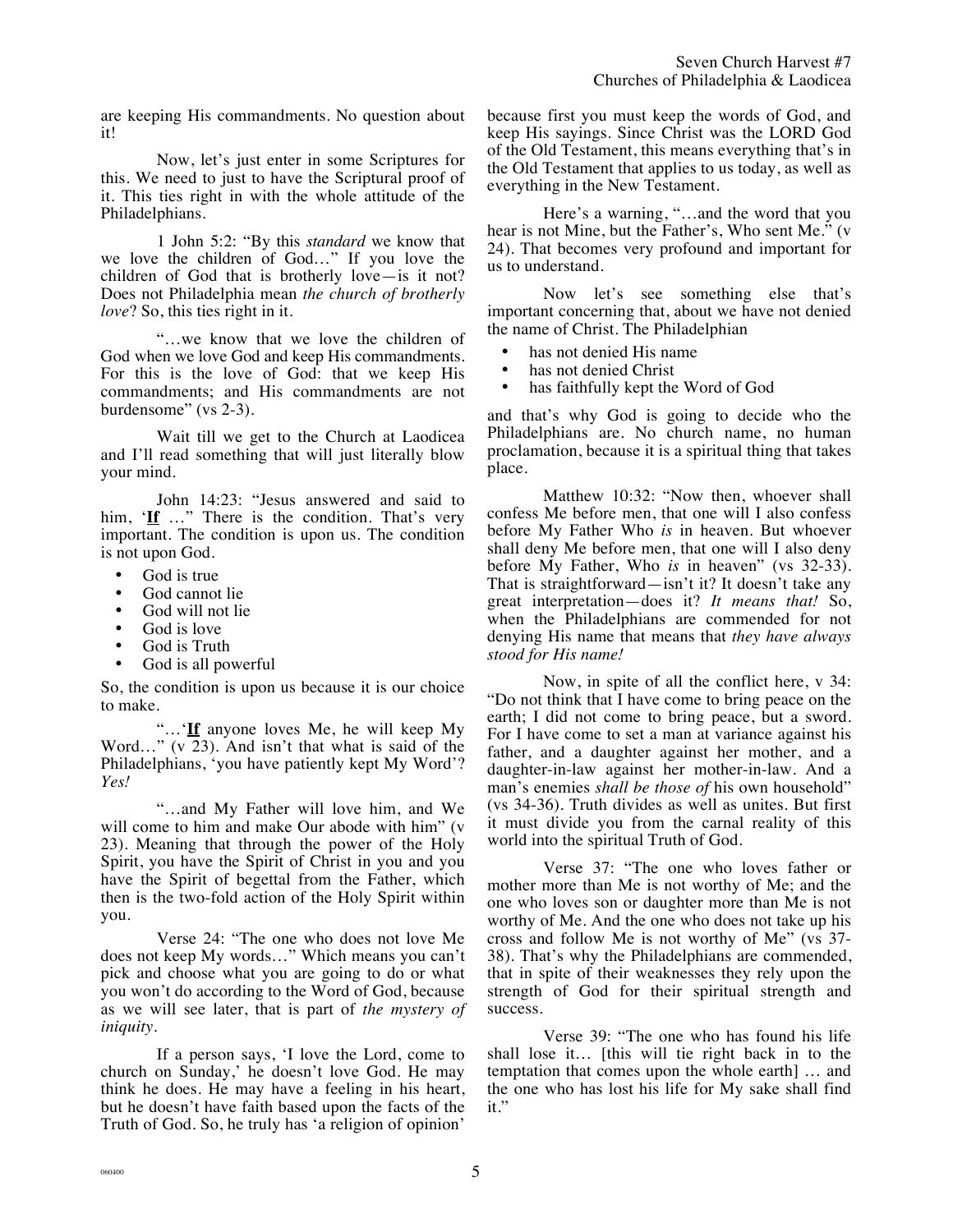I know some of this is basic, and some of this is more detailed and for a higher level if some of this is new to you. But I'll try and make it as clear as I can here.

Revelation 3:10: "Because you have kept the Word of My patience, I also will keep you from the time of temptation…" Temptation is an entirely different thing than tribulation. Let's see what kind of temptation this is.

"…keep you from the time of temptation, which *is* about to come upon the whole world..." (v 10). Please understand something concerning Revelation. When it says *all the world* it means *all the world!* And the fulfillment will be in our day, today.

"…to try those who dwell on the earth" (v 10). With all of the globalization that we have. Concerning the economics in China and why it's such a 'wonderful thing' that we have the trade thing with China. It showed a Chinese building with a McDonald's sign. And I thought 'one world society,' that's what it all is. What was the rational for approving this treaty? *'Well, we can influence them more and show them our way of life if we are engaged with them.'* Which in a sense is true, but what is happening in that, the whole world is being Babylonianized. It's going to be a whole one-world thing, *and it's coming!*

#### (go to the next track)

What is a *temptation* that is coming upon all the world to try them that dwell upon the earth? A lot of people think it is *the* Tribulation but *the* Tribulation, though it affects many people in the world, there are still human beings left over at the end of the Tribulation. Even when Christ returns they survive through it. So this has to be before it. Christ is going to keep us from that time of temptation. Does that mean that we will flee to a place of safety? *Possibly!* But let's look at *the temptation* that is coming. This is *temptation* that is coming, and it will be two-fold. We are living in these days so we need to cover it.

Revelation 13:11: "And I saw another beast rising out of the earth; and he had two horns like a lamb, but spoke like a dragon…. [it's the coming one-world religion] …And he exercises all the authority of the first beast before him; and he causes the earth and those who dwell therein to worship the first beast, whose deadly wound was healed. And he performs great wonders, so that he even causes fire to come down to the earth from heaven in the sight of men" (vs 11-13).

Here is the deception, *the temptation*, v 14: "And he deceives those who dwell on the earth by

means of the wonders that were given to him to perform in the sight of the beast, saying to those who dwell on the earth…" That's exactly the same thing that is back there in Rev. 3:10:

"…saying to those who dwell on the earth that they should make an image for the beast…" And the image of *the beast* has always been the female goddess, *always!* That's why today's education is so much involved in environmentalism so that they can get in line with Gaia, which is 'mother earth'; or the virgin Mary; or the virgin of Guadeloupe; or whatever other virgin, the virgin of Fatima, whatever. It's all the same thing.

So, they make an image for *the beast* "…which had the wound by the sword, yet, was alive. And he was given *power* to give life to the image of the beast, so that the image of the beast also could speak; and he causes everyone who will not worship the image of the beast to be killed" (vs 14-15).

So, *the temptation* is going to be that you make this image to the beast and you bow down to worship it or you're going to be killed. That's one part of it. Christ gave the promise to the Philadelphians that they would be spared from the *hour of temptation* that comes upon the whole earth. Notice that the Tribulation hasn't started, yet. This is the *hour of temptation!*

Now notice what else happens here, v 16: "And he causes all…" You might go to v 14 meaning *all that dwell on the earth*. Do we today have the power to do something to all on the earth for the first time in the world's history? *Yes, we do!*

Verse 16: "And he causes all, the small and the great, and the rich and the poor, and the free and the bond, to receive a mark in their right hands, or in their foreheads." We've covered it concerning 'the Digital Angel,' a small little chip the size of a dime—and they'll get it smaller—which is called a transceiver.

As I mentioned years ago before the information ever came out concerning the Digital Angel chip, which they are perfecting right now, that it is not just a system to buy and sell. But it is a *system of control.* A transceiver means that someone out there with the same kind of mechanism that they have with the satellites that they use for cellular phones, they can actually with this Digital Angel take away your free moral agency by making you do what they want you to do. And as I said, that's why the mark of the beast is so absolutely treacherous because *you give up your choice!* And since you have chosen God and God has chosen you, *if you give up your choice you are giving up God!* That's why the *mark of the beast* is so damnable.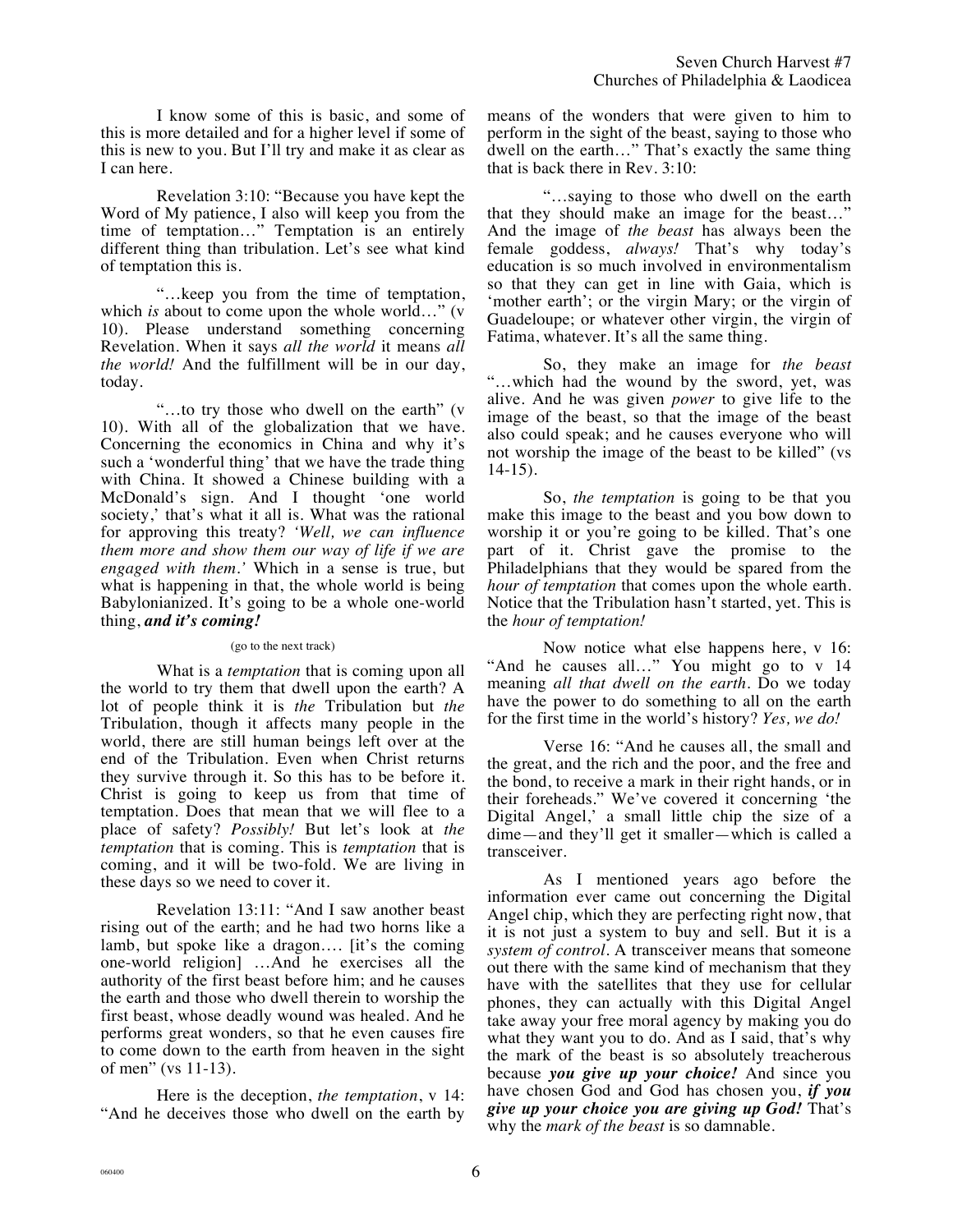Verse 17: "So that no one may have the ability to buy and sell unless he has the mark, or the name of the beast, or the number of his name"—the number is 666. The number 666 applies to the *first* beast and the *second* beast of Rev. 13, which is wrapped up in all the Babylonian Mystery Religion system.

Today there is a vast criminal movement going on, which they can hardly stop, which is the theft of not only you're financial things such as credit cards, bank statements and things like this, but the *theft of your identity,* that with these things they can in a planned way take everything out of your bank account. Even one company worth \$20-million was taken down in five hours and they had to declare bankruptcy and they didn't know who did it. I suggest you do all you can to protect your personal identity and everything like that. Don't throw out bank statements and bills in the garbage in the street. Any checks that you write, by all means use permanent ink, because they can take your checks, they can drop them into a solution that eliminates all the ink, but it keeps all of the markings and everything, the printing for the bank on there and they can fill it out to their heart's desire. And since they have your number they can get into the bank and find out how much you have. So, you protect it!

The solution to this will be *the mark of the beast,* so we will have full proof identity of who you are. Whether you are online with the computer, or buying and selling in a store, or whatever it may be. And I think *the mark of the beast* will be voluntary at first. But don't worry, they are targeting everyone who believes in the Bible anyway. So, you are already marked one way or the other. It gets down to this: will you be a true Philadelphian and trust in Christ? Or will you look to save your own life but lose it eternally? *The Philadelphian chooses to trust God!*

I'm sure there are other things that we could add to Rev. 3 many other Scriptures, but suffice to say that the attitude that the Philadelphian has what you might say, the perfect loving Philadelphia attitude described by the Apostle Paul.

Philippians 2:1: "Now then, if *there be* any encouragement in Christ, if any comfort of love… [I want you to notice how these verses fit in so well with the *Philadelphian* Church of God] …if any fellowship of *the* Spirit, if any *deep* inner affections and compassions, fulfill my joy, that you be of the same mind, having the same love, being joined together in soul, minding the one thing" (vs 1-2). That means minding the one and selfsame thing that is attaining to the Kingdom of God.

Verse 3: "*Let* nothing *be* done through contention or vainglory… [because a true

Philadelphian will not do that] …but in humility… [recognizing your weaknesses] …each esteeming the others above himself." That applies not only for brethren, but that applies for elders and teachers and ministers in relationship to the brethren. Paul said that he wanted to see the Corinthians elevated to a high status of spirituality. And that should be the goal of any minister, any elder, and to see the brethren promoted, yes, above him spiritually. That is true love.

Verse 4: "Let each one look not *only* after his own things... [to get your own, save your own] … but *let* each one also *consider* the things of others. Let this mind be in you, which *was* also in Christ Jesus" (vs 4-5)—which then was the mind of true humility that the Philadelphians have.

Verse 6: "Who, although He existed in *the* form of God, did not consider it robbery to be equal with God, but emptied Himself, *and* was made in *the* likeness of men, *and* took the form of a servant [in the Greek means *slave*] …and being found in *the* manner of man, He humbled Himself, *and* became obedient unto death, even *the* death of *the* cross" (vs 6-8).

What it means that we're going to have to do if we're Philadelphians, I don't know. But I know this: *God is the One Who makes the decision and the choice!* What we need to do is conform our lives to the Word of God and the Truth of God so that we will function as Philadelphians without having to go around and trumpet our horn and say we are Philadelphians. Know this for sure: anyone who proclaims himself to be a Philadelphian probably is not. What they want to do is escape to go to a place of safety.

Then He gives a warning, Revelation 3:11: "Behold, I am coming quickly…" There's the time setting, right close toward the end of the age. Quickly to God or to Christ may be slow to men, because some men will say, 'My Lord delays His coming.' But He isn't delaying His coming; *He's right on time!* The only problem is carnal men have their own time schedule and Christ is not going to go by carnal men's time schedules. He's going to go by the time schedule of God the Father.

"…hold fast that which you have… [don't let anyone take it away] …so that no one may take away your crown" (v 11). What we're seeing happening with a lot of brethren who may have been Philadelphians to begin with, someone is stealing their crown because they are not holding fast.

Notice this superlative, this promise to this church is the superlative promise to any of the seven churches; v 12: "The one who overcomes will I make a pillar in the temple of My God… [a pillar is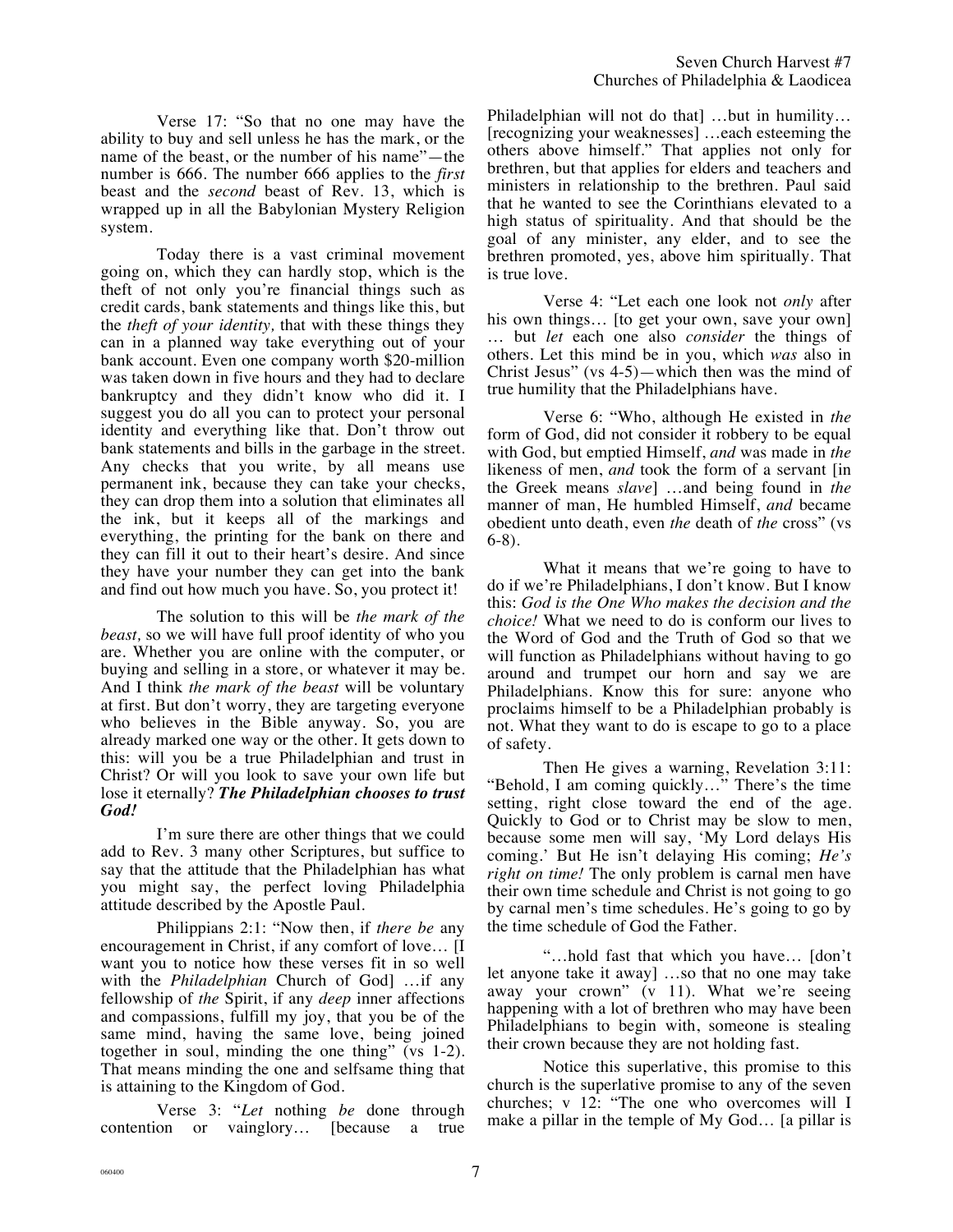one of the strong supports] …and he shall not go out anymore..." In other words, he will stay right there in the temple of God. Of course, he will go in and out from there but he's not going to go out from there and not come back.

"…and I will write upon him the name of My God, and the name of the city of My God, the new Jerusalem, which will come down out of heaven from My God; and *I will write upon him* My new name" (v 12).

I'm just going to interject here some speculation: I believe that v 12 describes the ones who are in the first resurrection who will be the *bride of Christ* more than any other. That's just my opinion, so it's not dogma. But when you look at all of it there: the name of the Father, the name of Jerusalem, and the name of Christ. What happens when a bride gets married? *Takes the name of the husband*—correct? *Yes!* So I'll leave it at that.

We'll do the Laodiceans quickly; we've beaten enough on the Laodiceans enough so we don't need to spend very much time on them.

Verse 13: "**The one who has an ear, let him hear what the Spirit says to the churches**." Isn't it profound that one of the most basic themes in the Bible is to *obey the voice of God!* If you obey, that means you hear. So, He lays it out for everyone.

## **VII. Church at Laodicea:**

Now, the Church of the Laodiceans—big, bad, nasty Laodiceans! Let me say before we get into that, that *Christ loves* the Laodiceans, but they have some very difficult problems to work on and overcome.

Verse 14: "And to the angel of the Church of *the* Laodiceans, write: These things says the Amen, the faithful and true Witness, the Beginner of the creation of God. I know your works, that you are neither cold nor hot; I would *that* you be *either* cold or hot" (vs 14-15)—cold means being *unconverted*; hot means *being converted*.

Verse 16: "So then, because you are lukewarm…" You're half carnal, you're half spiritual, you're right in-between. Right here I've got a lukewarm partial cup of coffee, and when you try and drink that you just don't like it.

"So then, because you are lukewarm, and *are* neither cold nor hot, I will spew you out of My mouth… [vomit] …For you say…" (vs 16-17). This is the only church of the seven that has the gall and audacity to talk back to God. They don't think they're talking back to God, but they are.

"…'I am rich, and have become wealthy,

and have need of nothing'…" (v 17). They are trusting in all the physical things as evidence of their great conversion, yet, they're corrupt and have need of nothing!

When you talk about physical things, let's understand something: *physical blessings do indeed come from God!* But *if you compromise the way that you believe,* as the Laodiceans have here, and become lukewarm, can also Satan the devil reward you for that and you deceive yourself that this comes from God? *No question about it!*

Remember during the temptation of Jesus Christ (Matt. 4 and Luke 4), what did Satan tell Jesus Christ? He took Him on a high mountain and he showed Him all the kingdoms of the world in a moment of time, and all the glory of them:

- the riches
- the wealth<br>• the splende
- the splendor
- the buildings<br>• the whole thi
- the whole thing

And he said, 'If you will fall down and worship me all of this will be Yours, because I give it to whomsoever I will.' If you do like this church group, here's a perfect Laodicean attitude.

"…and you do not understand that you are wretched, and miserable, and poor, and blind, and naked" (v 17). This is one of the most scathing corrections. I think the most scathing correction was for Thyatira because they got clear into *the depths of Satan*. But here they don't understand their spiritual condition.

- They are not in right standing with Jesus Christ.
- Their lives are miserable because they are not keeping the commandments of God the way that they should.
- They are poor spiritually because they're looking to all the physical things and saying, 'Look at all of these things that we have.'
	- $\checkmark$  Isn't that how the church we came out of measured their spiritual condition? *Yes!*
	- ! Where is it now? *All removed!*

If you trust in physical things God will remove them, and He has done it.

- "...and blind..."—you can't even understand your own spiritual condition
- "…and naked…"—you don't have the righteousness of Christ through the garments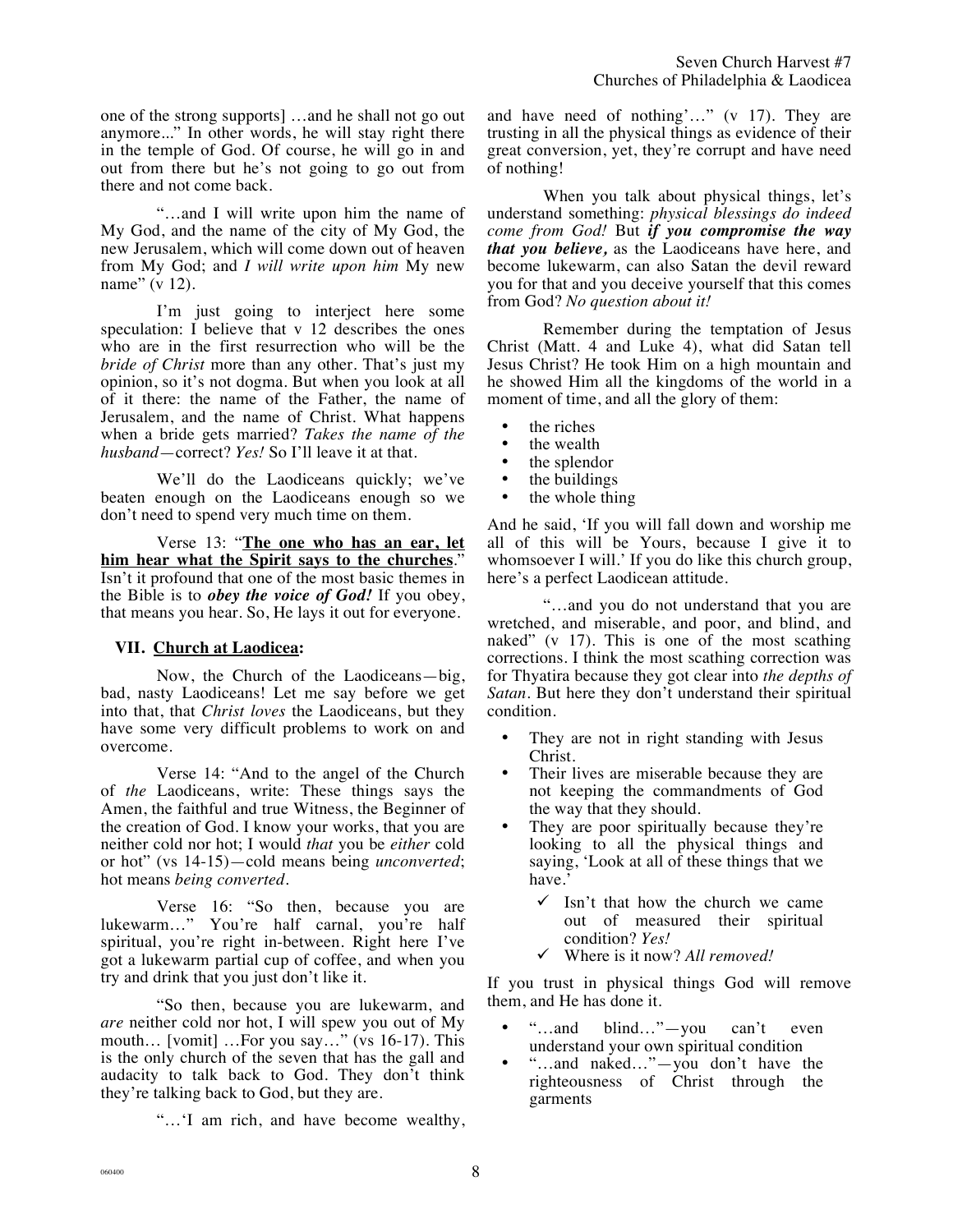This is taken from off the Internet, and this is reference to a congregation; I don't know where it is:

> I suppose the problem arises from several sources…

This is in relationship to Lazarus and the rich man and U.S. and Britain in prophecy.

> …Inconsistencies such as this don't bother me any more because I've learned after lo these many years, that every question doesn't necessarily need an answer. Sometimes the best answer is 'I don't know,' which I've never said enough of. Amen. This concept of systematic theology is laudable…

Now let me just say something. What we do when we go through Romans, Colossian, Ephesians, Philippians and Revelation—take a topic and a subject and go through it, that is systematic theology—that means you are systematically going through something so you can come to a full understanding of it. Apparently, this person was saying, 'Look, the way to understand these difficulties is to have a systematic way of analyzing it, of studying it so that you can come to the truth of the conclusion here.'

> …This concept of systematic theology is laudable but I wonder if it is even necessary. Far better to take the advise of the old Quaker, in Benjamin Franklin's auto-biography. When asked why he didn't have a doctrinal statement, the Quaker told Franklin that such a statement would lock them into beliefs that might later prove to be wrong, and the statement would only make it harder to accept that.

Which is a silly answer, indeed! How can you believe unless you have a form of belief based upon Scripture? Then you take that and put it into a statement of beliefs. Now, if there are some things you may learn, you need to change later, you can change it. No problem! That's why we have a beliefs booklet that we send out to everyone.

> I agree that we should not have a static doctrinal statement. We already have the Bible for that.

Now, if someone says, 'What do you believe?' You just hand them a Bible and say, 'Read the Bible.' *No, I want a summary on it.* 'Read the Bible!' What it really does is this: it means that you don't believe anything. And we'll see what happens.

> A systematic theology is not a doctrinal statement. It is a process for approaching

the Scriptures in a way that help us to recognize the inconsistency in our views of Scripture and reconcile them. This process generates a dynamic view of the Bible that changes as we grow in grace and knowledge of our Lord and Savior Jesus Christ.

That was his answer to it. Which is basically true. And we do grow in grace and knowledge; here's the answer:

> I'm happy to say that our congregation doesn't have a doctrinal statement. So we have people who keep a different Passover date, different calendars, different ideas on who Jesus is, God in the flesh verses a created being, tithing, etc. Some systematic theology we would have, but what we do have by the grace of God is people who truly enjoy being together.

> Answer: "I'm glad to hear of your diversity. In the end the tolerance required to have such diversity may lead to greater unity."

Go figure it out! No wonder they don't have a doctrinal statement.

Do you realize how many people are out there that are buying into this kind of thing. To have within the congregation all of these divergent beliefs. And what is the rule? *You are dumbed down to the lowest common denominator!* What is the lowest common denominator with people like this? *A social club!* They enjoy being together. A social club then becomes an idol because

- you have put getting along with people on a social basis *before your relationship with God*
- you have put how people think of you and feel about you *before understanding the Word of God*
	- $\checkmark$  how God looks at you
	- $\checkmark$  how God feels about you

This describes a perfect Laodicean attitude of lukewarmness and wretchedness:

- they can't see
- they can't understand<br>• they have no doctr
- they have no doctrine, they have no statement
- they have no spine
- they have no backbone.<br>• they are not cold
- they are not cold
- they certainly are not hot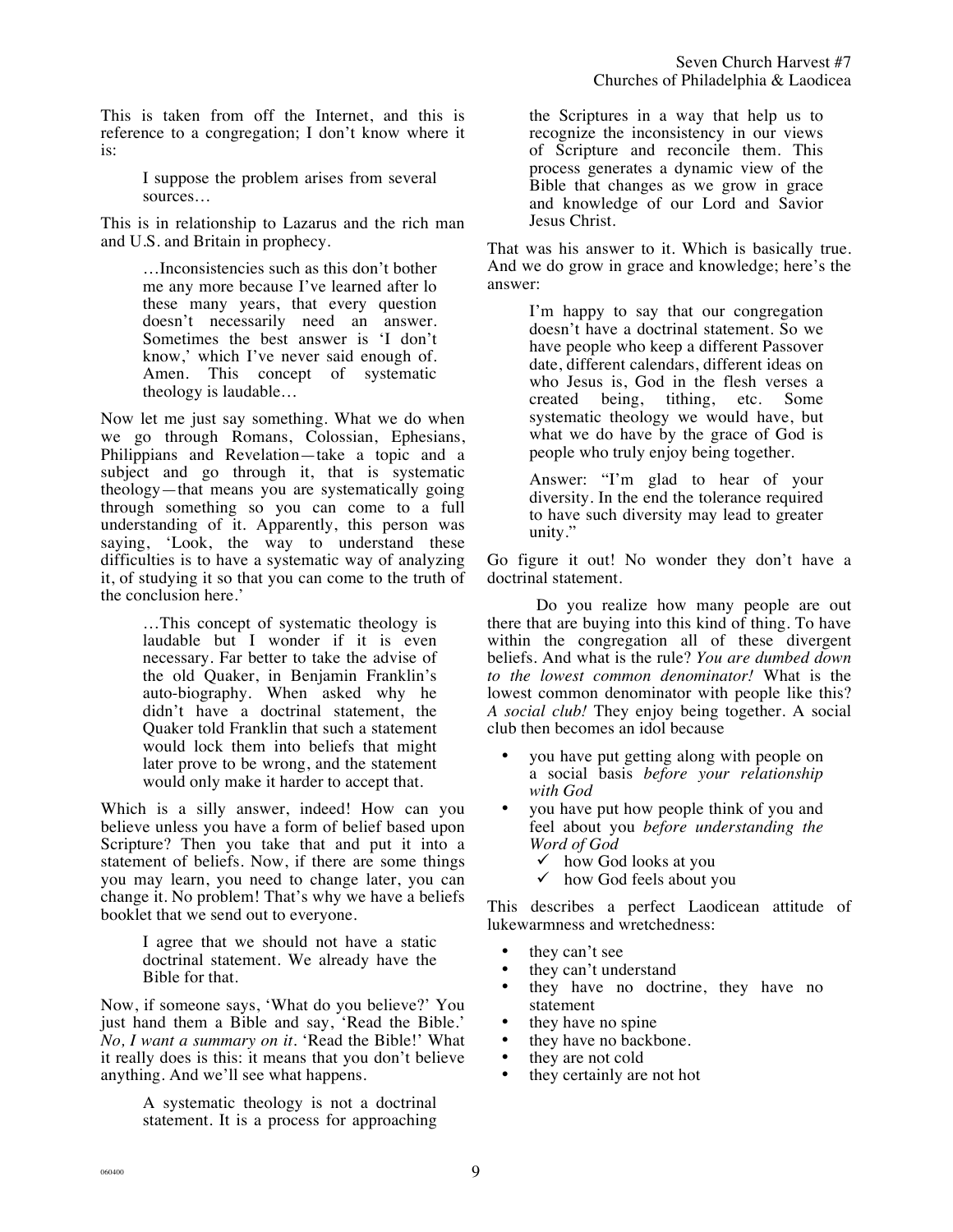*They are lukewarm!* And another way of saying that is bland, *bland, bland!* They wouldn't stand for anything.

Christ says here's the counsel for them, v 18: "I counsel you to buy from Me gold purified by fire…" This does not necessarily mean the tribulation. It could, because every person's work is going to be tried by fire. What He's saying, the trials and difficulties that are coming upon you because of being 'lukewarm and being spewed out of My mouth, I counsel you to gain spiritual of character of gold.' {note: 1-Cor. 3:10-23; I covered that when we went through the dead Church of Sardis}.

"…so that you may be rich… [true spiritual riches, not just the physical things] …and white garments…" (v 18)—which then is the righteousness of the saints, which then is *learn to obey*; you need to *learn the Scriptures*.

"…so that you may be clothed, and the shame of your nakedness may not be revealed; and to anoint your eyes with eye salve, so that you may see" (v 18). In other words, strip back the scales that are still there. The scales should be done away in Christ that you see. When someone is baptized and have the Spirit of Christ then the veil is removed and they begin to understand. But the Laodiceans then close down the veil again over their eyes. "…that you may see."

Here's a little encouragement, v 19: "As many as I love, I rebuke and chasten.…" God still loves them. But just like with children they have to be rebuked and chastened.

"…Therefore, be zealous and repent" (v 19). Repent of your attitude toward God. Repent of stupidity like this congregation I just read of here.

I heard of one where they have everything under the sun. One man gets up there to preach to them and says, 'Well, I guess you would call me a believer in the trinity.' If you haven't proved the Truth of God, if you haven't proved that God is a family, if you haven't got into the Word of God…

He is a supposed minister. Another minister gets up and says well, 'I can't find any place in the New Testament where it commands us to keep the Sabbath.' BINGO! Are you bringing in Sundaykeeping? Shows you he doesn't know his Bible. It's amazing what goes on out there in the name of Christ, but it's all Laodiceanism. They have to repent.

Verse 20: "Behold, I stand at the door and knock…" Christ hasn't given up on them, yet! He's still knocking; but what a thing that they thrust Christ out. It would be like you leaving your house and you locking yourself out of your house, and you can't get back in. Well it's the same way with those who thrust Christ out of their life. Christ does not want that. He's knocking at the door.

"…If anyone hears My voice and opens the door…" (v 20)—which means based upon repentance and the condition of *if*; you must open your mind to all your sins and your weaknesses, and your wretchedness, and the high-fluting attitude of that every physical thing is a guarantee of the spiritual something and you don't even see or understand the Word of God.

"…**If** anyone hears My voice and opens the door… [you have to open.] (Christ says): …I will come in to him… [real conversion] … and will sup with him... [that is you will have a relationship with Him] …and he with Me. To the one who overcomes will I give *authority* to sit with Me in My throne, even as I also overcame, and sat down with My Father in His throne. The one who has an ear, let him hear what the Spirit says to the churches" (vs 20-22).

There is *the seven church harvest* representing the seven weeks of harvest that we have in counting toward Pentecost.

### **REVIEW:**

I want to go back and review just a few things here in very quick order. So I want to bring out all the things that describe Christ because we are dealing with God, we are dealing with Christ—Who is God—and God the Father. Remember the revelation came from the Father to Christ, and Christ gave that to John to write it down so it would be for all the churches. But remember Christ is the Head. Christ is over all the churches.

Revelation 1:11: "…I am the Alpha and the Omega, the First and the Last…"

Verse 17: "…I am the First and the Last."

Verse 18: I am "…the One Who is living; for I was dead… [showing about His life, His crucifixion, resurrection] …and behold, I am alive into the ages of eternity. Amen. And I have the keys of *the* grave and of death."

Showing that He is the One Who can open the graves and bring us out because He was resurrected from the dead.

Revelation 2:1: "To the angel of the Ephesian church, write: 'These things says He Who holds the seven stars in His right hand, Who walks in *the* midst of the seven golden lampstands.'"

Christ is walking in the midst of the Church always. And when we gather together on the Sabbath and ask for Christ's blessing and His Spirit,